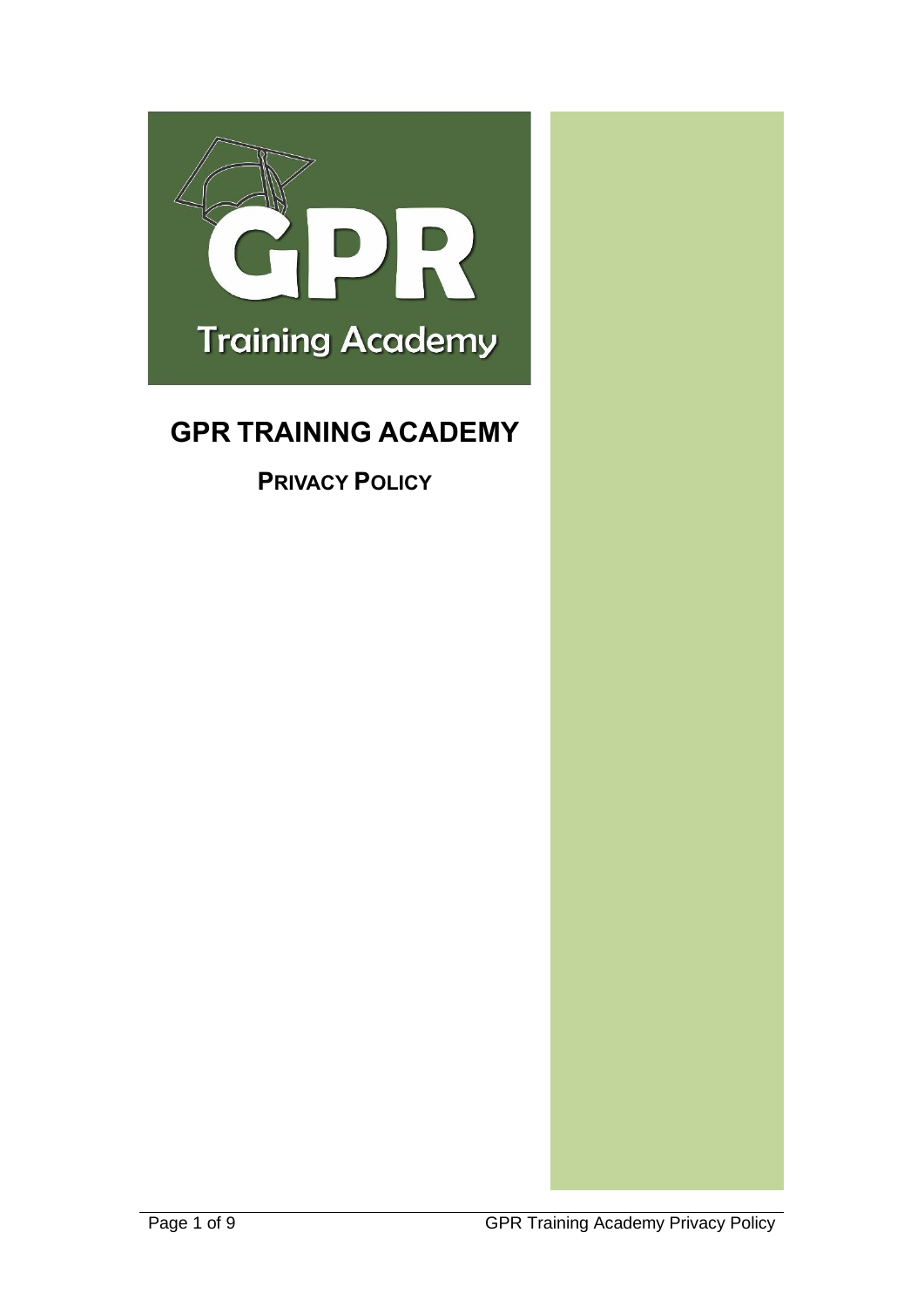# **Table of Contents**

| 1.             |                                                             |  |
|----------------|-------------------------------------------------------------|--|
| 2 <sub>1</sub> |                                                             |  |
|                |                                                             |  |
|                |                                                             |  |
| $3_{-}$        |                                                             |  |
|                |                                                             |  |
|                |                                                             |  |
|                |                                                             |  |
|                | 3.1.3. INFORMATION FROM THIRD-PARTY SOCIAL MEDIA SERVICES 4 |  |
|                |                                                             |  |
|                |                                                             |  |
|                |                                                             |  |
|                |                                                             |  |
|                |                                                             |  |
|                |                                                             |  |
|                |                                                             |  |
|                |                                                             |  |
|                |                                                             |  |
| 4.             |                                                             |  |
| 5.             |                                                             |  |
| 6.             |                                                             |  |
| 7.             |                                                             |  |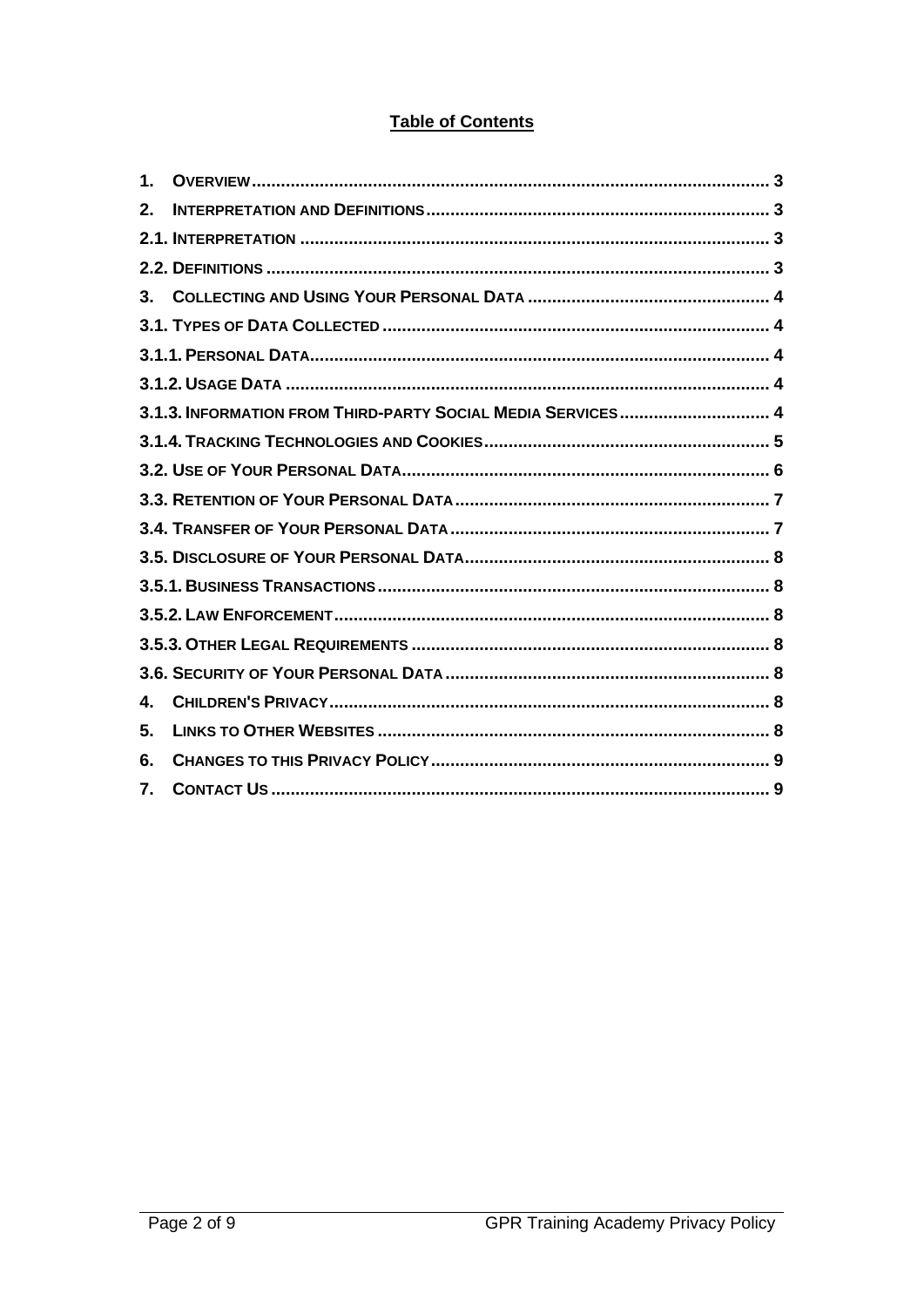## <span id="page-2-0"></span>**1. OVERVIEW**

This Privacy Policy describes GPR Training Academy (Pty) Ltd policies and procedures on the collection, use and disclosure of Your information when You use the Service and tells You about Your privacy rights and how the law protects You.

GPR Training Academy (Pty) Ltd use Your Personal Data to provide and improve the Service. By using the Service, You agree to the collection and use of information in accordance with this Privacy Policy.

#### <span id="page-2-1"></span>**2. INTERPRETATION AND DEFINITIONS**

## <span id="page-2-2"></span>**2.1. INTERPRETATION**

The words of which the initial letter is capitalised have meanings defined under the following conditions. The following definitions shall have the same meaning regardless of whether they appear in singular or in plural.

#### <span id="page-2-3"></span>**2.2. DEFINITIONS**

for the purposes of this Privacy Policy:

- **Account** means a unique Account created for You to access our Service or parts of our Service.
- **Company** (referred to as either "the Company ", "We", "Us" or "Our") refers to GPR Training Academy (Pty) Ltd, 19 Florence Ribeiro Avenue Muckleneuk Pretoria.
- **Cookies** are small files that are placed on Your computer, mobile Device or any other Device by a website, containing the details of Your browsing history on that website among its many uses.
- **Country** refers to: South Africa.
- **Device** means any Device that can access the Service such as a computer, a cell phone or a digital tablet.
- **Personal Data** is any information that relates to an identified or identifiable individual.
- **Service refers to the Websites.**
- **Service Provider** means any natural or legal person who processes the data on behalf of the Company. It refers to third-party companies or individuals employed by the Company to facilitate the Service, to provide the Service on behalf of the Company , to perform services related to the Service or to assist the Company in analysing how the Service is used.
- **Third-party Social Media Service** refers to any website or any social network website through which a user can log in or create an Account to use the Service.
- **Data Usage** refers to data collected automatically, either generated by the use of the Service or from the Service infrastructure itself. For example, the duration of a page visit.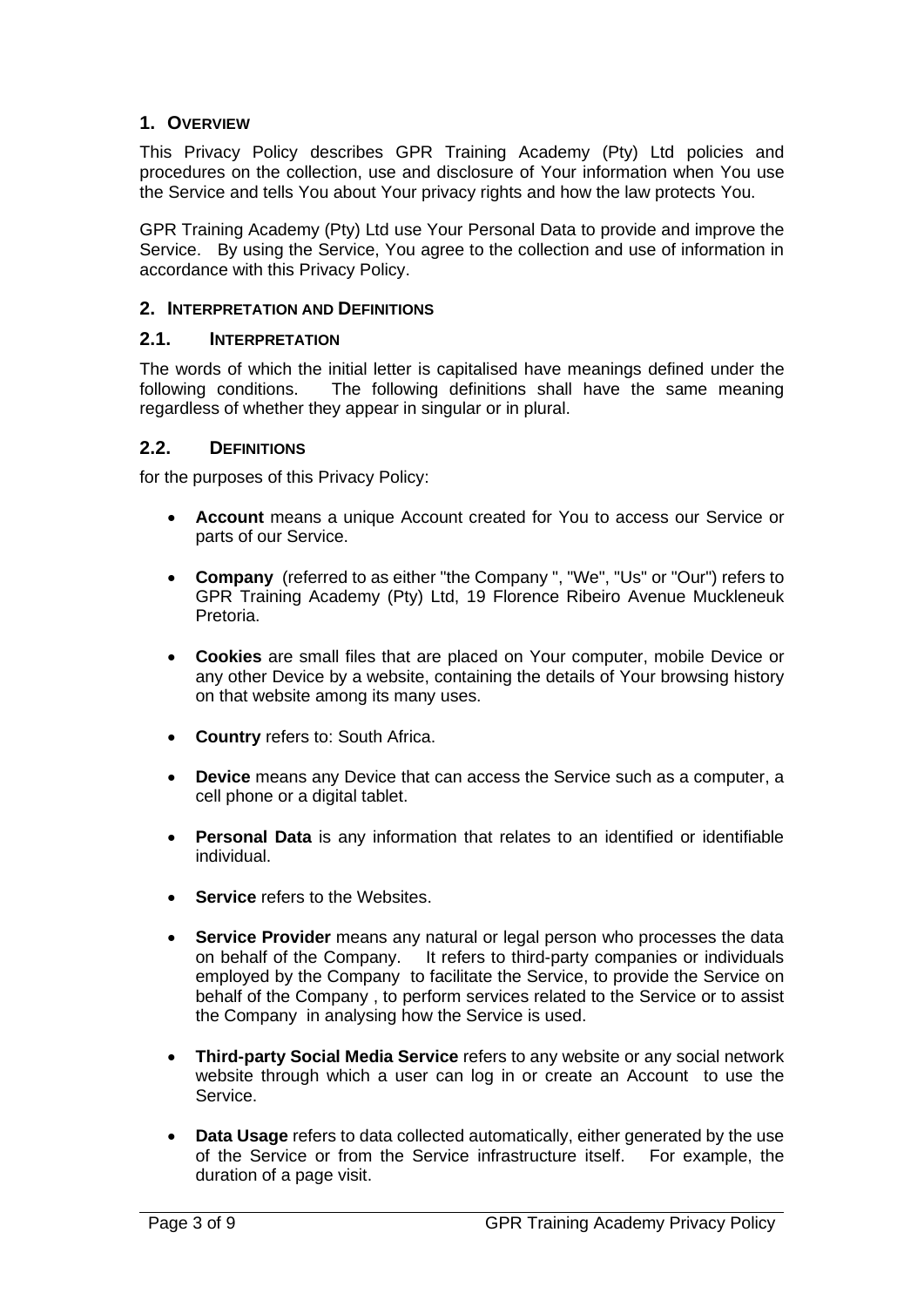- **Website** refers to GPR Training Academy Website, accessible from <https://gprtraining.co.za/> and Learner Electronic Assessment (LEA) Website, accessible from [https://online.gprtraining.co.za/.](https://online.gprtraining.co.za/)
- **You/Your** means the individual accessing or using the Service, or the Company , or other legal entity on behalf of which such individual is accessing or using the Service, as applicable.

## <span id="page-3-0"></span>**3. COLLECTING AND USING YOUR PERSONAL DATA**

## <span id="page-3-1"></span>**3.1. TYPES OF DATA COLLECTED**

## <span id="page-3-2"></span>**3.1.1. PERSONAL DATA**

While using Our Service, We may ask You to provide Us with certain personally identifiable information that can be used to contact or identify You. Personally identifiable information may include, but is not limited to:

- Email address
- First name and last name
- Phone number
- Address
- Usage Data

## <span id="page-3-3"></span>**3.1.2. USAGE DATA**

Data Usage is collected automatically when using the Service.

Data Usage may include information such as Your Device's Internet Protocol address (e.g. IP address), browser type, browser version, the pages of our Service that You visit, the time and date of Your visit, the time spent on those pages, unique Device identifiers and other diagnostic data.

When You access the Service by or through a mobile Device, We may collect certain information automatically, including, but not limited to, the type of mobile Device You use, Your mobile Device unique ID, the IP address of Your mobile Device, Your mobile operating system, the type of mobile Internet browser You use, unique Device identifiers and other diagnostic data.

We may also collect information that Your browser sends whenever You visit our Service or when You access the Service by or through a mobile Device.

## <span id="page-3-4"></span>**3.1.3. INFORMATION FROM THIRD-PARTY SOCIAL MEDIA SERVICES**

The Company allows You to create an Account and log in to use the Service through the following Third-party Social Media Services:

- Moodle
- LinkedIn
- Instagram

If You decide to register through or otherwise grant us access to a Third-party Social Media Service, We may collect Personal Data that is already associated with Your Third-party Social Media Service's Account , such as Your name, Your email address, Your activities or Your contact list associated with that Account.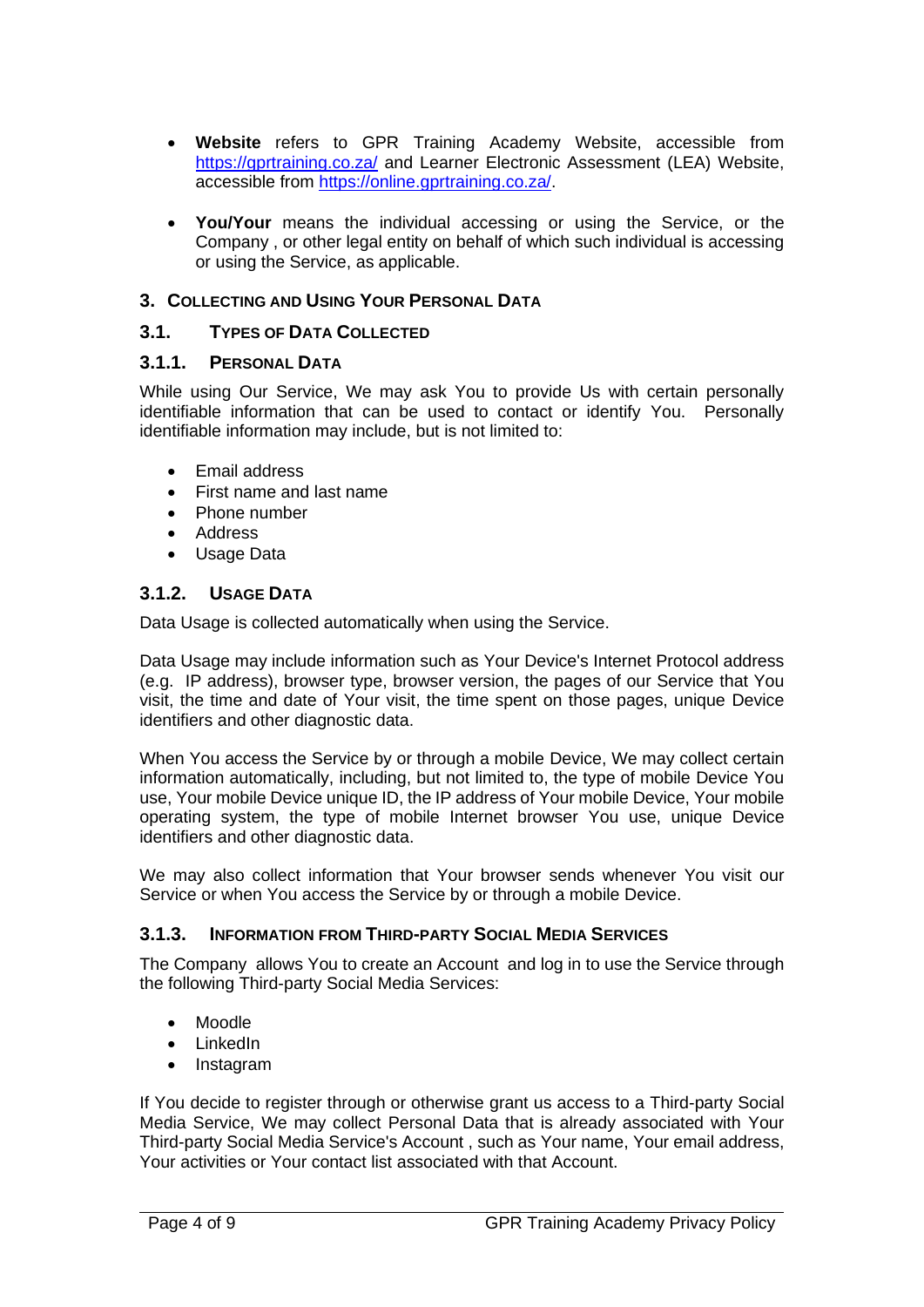You may also have the option of sharing additional information with the Company through Your Third-party Social Media Service's Account. If You choose to provide such information and Personal Data, during registration or otherwise, You are giving the Company permission to use, share, and store it in a manner consistent with this Privacy Policy.

## <span id="page-4-0"></span>**3.1.4. TRACKING TECHNOLOGIES AND COOKIES**

We use Cookies and similar tracking technologies to track the activity on Our Service and store certain information. Tracking technologies used are beacons, tags, and scripts to collect and track information and to improve and analyse Our Service. The technologies We use may include:

#### • **Cookies or Browser Cookies**

A cookie is a small file placed on Your Device. You can instruct Your browser to refuse all Cookies or to indicate when a Cookie is being sent. However, if You do not accept Cookies, You may not be able to use some parts of our Service. Unless You have adjusted Your browser setting so that it will refuse Cookies, our Service may use Cookies.

#### • **Flash Cookies**

Certain features of our Service may use local stored objects (or Flash Cookies) to collect and store information about Your preferences or Your activity on our Service. Flash Cookies are not managed by the same browser settings as those used for Browser Cookies. For more information on how You can delete Flash Cookies, please read "Where can I change the settings for disabling, or deleting local shared objects?" available at [https://helpx.adobe.com/flash](https://helpx.adobe.com/flash-player/kb/disable-local-shared-objects-flash.html#main_Where_can_I_change_the_settings_for_disabling__or_deleting_local_shared_objects_)[player/kb/disable-local-shared-objects-](https://helpx.adobe.com/flash-player/kb/disable-local-shared-objects-flash.html#main_Where_can_I_change_the_settings_for_disabling__or_deleting_local_shared_objects_)

[flash.html#main\\_Where\\_can\\_I\\_change\\_the\\_settings\\_for\\_disabling\\_\\_or\\_deleti](https://helpx.adobe.com/flash-player/kb/disable-local-shared-objects-flash.html#main_Where_can_I_change_the_settings_for_disabling__or_deleting_local_shared_objects_) ng\_local\_shared\_objects

#### • **Web Beacons**

Certain sections of our Service and our emails may contain small electronic files known as web beacons (also referred to as clear gifs, pixel tags, and single-pixel gifs) that permit the Company , for example, to count users who have visited those pages or opened an email and for other related Website statistics (for example, recording the popularity of a certain section and verifying system and server integrity).

Cookies can be "Persistent" or "Session" Cookies. Persistent Cookies remain on Your personal computer or mobile Device when You go offline, while Session Cookies are deleted as soon as You close Your web browser. Learn more about cookies: "What Are Cookies?" available at<https://www.privacypolicies.com/blog/cookies/>

We use both Session and Persistent Cookies for the purposes set out below:

#### • **Necessary / Essential Cookies**

Type: Session Cookies

Administered by: Us

Purpose: These Cookies are essential to provide You with Service s available through the Website and to enable You to use some of its features. They help to authenticate users and prevent fraudulent use of user Account s. Without these Cookies, the Service s that You have asked for cannot be provided, and We only use these Cookies to provide You with those Services.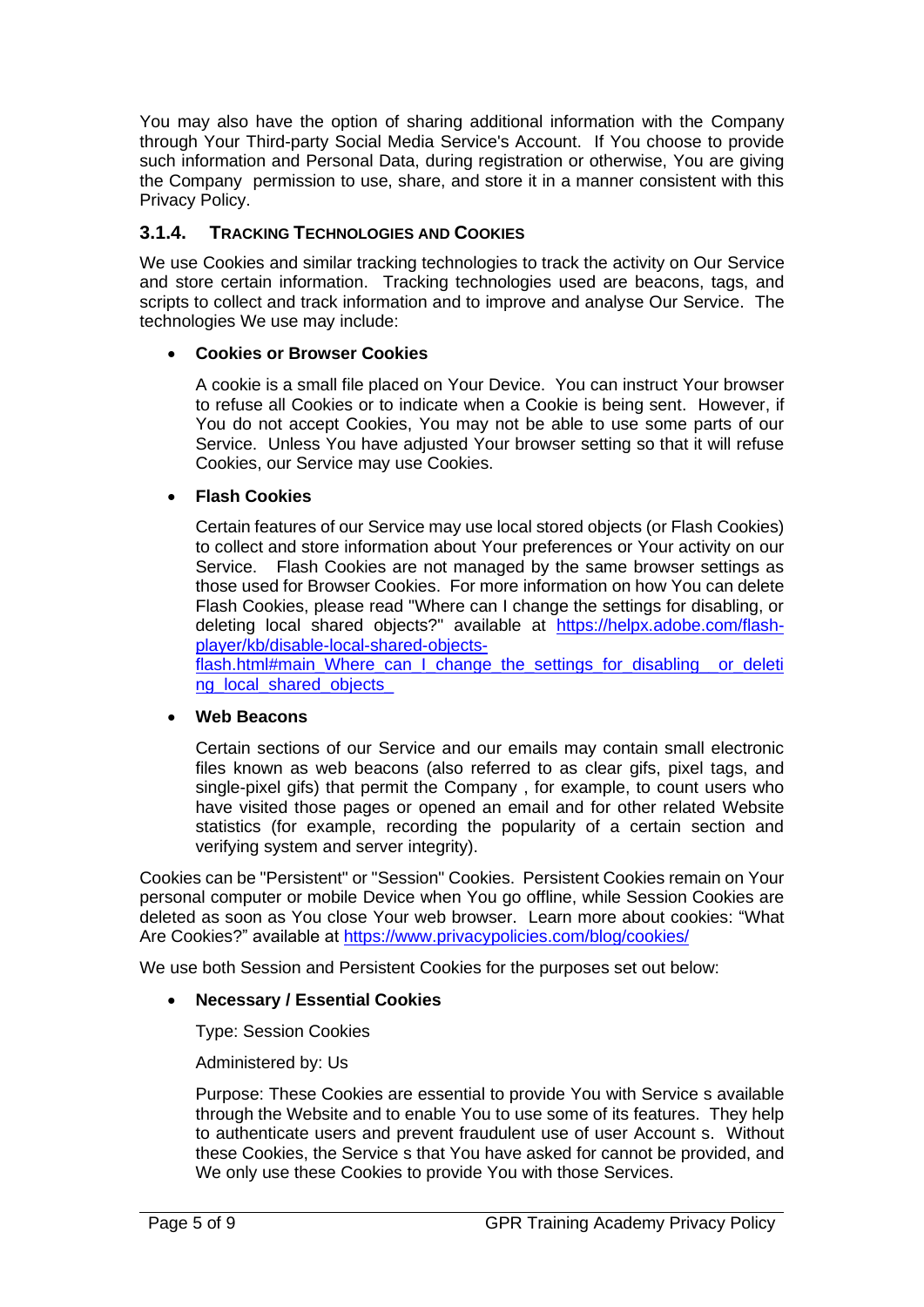## • **Cookies Policy / Notice Acceptance Cookies**

Type: Persistent Cookies

Administered by: Us

Purpose: These Cookies identify if users have accepted the use of cookies on the Website.

• Functionality Cookies

Type: Persistent Cookies

Administered by: Us

Purpose: These Cookies allow us to remember choices You make when You use the Website, such as remembering Your login details or language preference. The purpose of these Cookies is to provide You with a more personal experience and to avoid You having to re-enter Your preferences every time You use the Website.

Two cookies are used on LEA.

The essential one it the session cookie, usually called MoodleSession. You must allow this cookie in Your browser to provide continuity and to remain logged in when browsing the site. When You log out or close the browser, this cookie is destroyed (in Your browser and on the server).

The other cookie is purely for convenience, usually called MOODLEID or similar. It just remembers Your username in the browser. This means that when You return to this site, the username field on the login page is already filled in for You. It is safe to refuse this cookie – You will just have to retype Your username each time You log in.

## <span id="page-5-0"></span>**3.2. USE OF YOUR PERSONAL DATA**

The Company may use Personal Data for the following purposes:

- **To provide and maintain our Service: I**ncluding to monitor the usage of our Service.
- **To manage Your Account:** To manage Your registration as a user of the Service. The Personal Data You provide can give You access to different functionalities of the Service that are available to You as a registered user.
- **For the performance of a contract:** The development, compliance and undertaking of the purchase contract for the products, items or Services You have purchased or of any other contract with Us through the Service.
- **To contact You:** To contact You by email, telephone calls, SMS, or other equivalent forms of electronic communication, such as a mobile application's push notifications regarding updates or informative communications related to the functionalities, products or contracted Services, including the security updates, when necessary or reasonable for their implementation.
- **To provide You:** With news, special offers and general information about other goods, Services and events which we offer that are similar to those that You have already purchased or enquired about unless You have opted not to receive such information.
- **To manage Your requests:** To attend and manage Your requests to Us.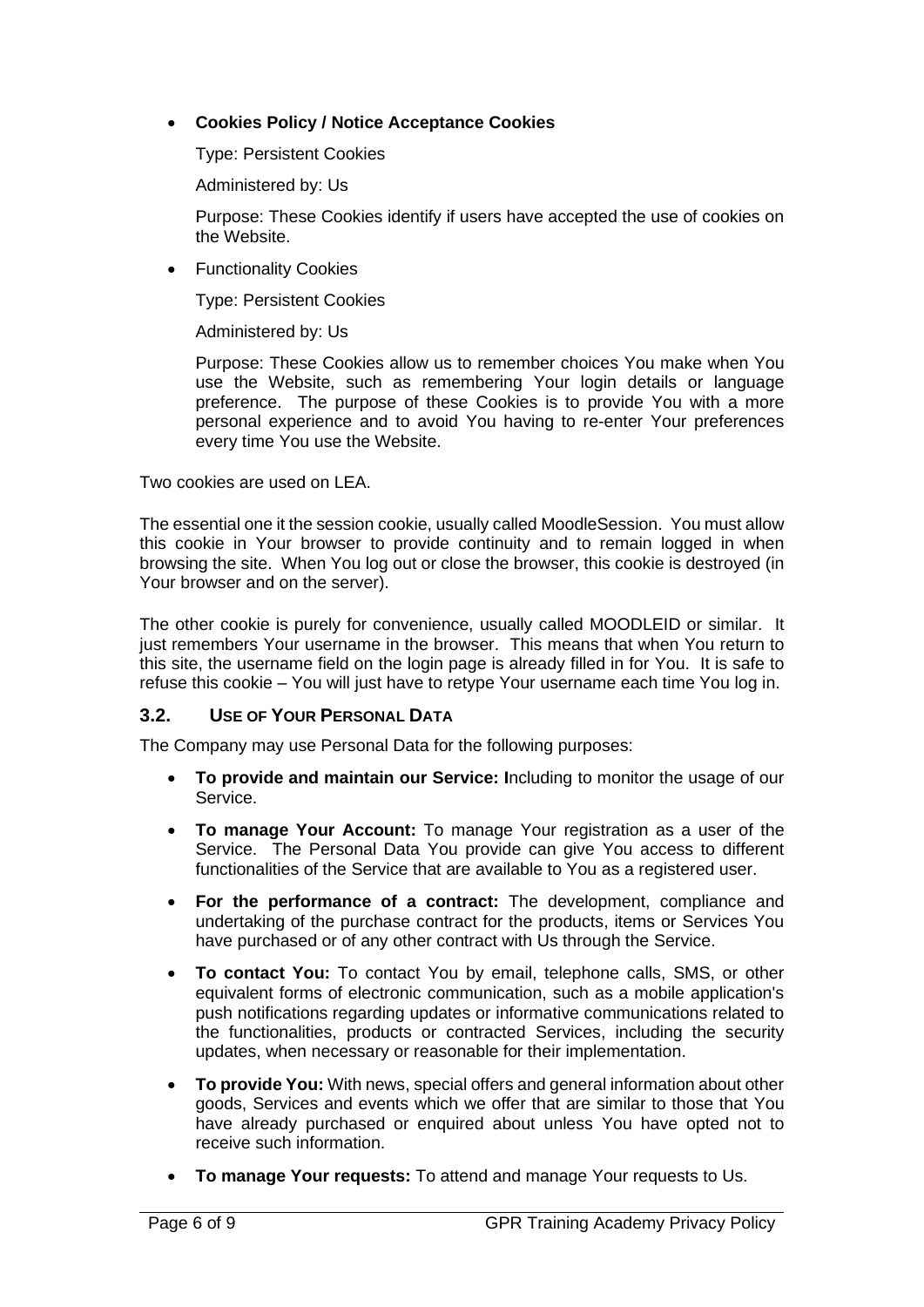- **For business transfers:** We may use Your information to evaluate or conduct a merger, divestiture, restructuring, reorganisation, dissolution, or other sale or transfer of some or all of Our assets, whether as a going concern or as part of bankruptcy, liquidation, or similar proceeding, in which Personal Data held by Us about our Service users is among the assets transferred.
- **For other purposes**: We may use Your information for other purposes, such as data analysis, identifying usage trends, determining the effectiveness of our promotional campaigns and to evaluate and improve our Service, products, Service s, marketing and Your experience.

We may share Your personal information in the following situations:

- **With service providers:** We may share Your personal information with Service Providers to monitor and analyse the use of our Service, to contact You.
- **For business transfers:** We may share or transfer Your personal information in connection with, or during negotiations of, any merger, sale of Company assets, financing, or acquisition of all or a portion of Our business to another Company.
- **With affiliates:** We may share Your information with Our affiliates, in which case we will require those affiliates to honour this Privacy Policy. Affiliates include Our parent Company and any other subsidiaries, joint venture partners or other companies that We control or that are under common control with Us.
- **With business partners:** We may share Your information with Our business partners to offer You certain products, Services or promotions.
- **With other users:** When You share personal information or otherwise interact in the public areas with other users, such information may be viewed by all users and may be publicly distributed outside. If You interact with other users or register through a Third-party Social Media Service , Your contacts on the Third-party Social Media Service may see Your name, profile, pictures and description of Your activity. Similarly, other users will be able to view descriptions of Your activity, communicate with You and view Your profile.
- **With your consent**: We may disclose Your personal information for any other purpose with Your consent.

# <span id="page-6-0"></span>**3.3. RETENTION OF YOUR PERSONAL DATA**

The Company will retain Your Personal Data only for as long as is necessary for the purposes set out in this Privacy Policy. We will retain and use Your Personal Data to the extent necessary to comply with our legal obligations (for example, if we are required to retain Your data to comply with applicable laws), resolve disputes, and enforce our legal agreements and policies.

The Company will also retain Data Usage for internal analysis purposes. Data Usage is generally retained for a shorter period of time, except when this data is used to strengthen the security or to improve the functionality of Our Service , or We are legally obligated to retain this data for longer time periods.

## <span id="page-6-1"></span>**3.4. TRANSFER OF YOUR PERSONAL DATA**

Your information, including Personal Data, is processed at the Company's operating provider and in any other places where the parties involved in the processing are located.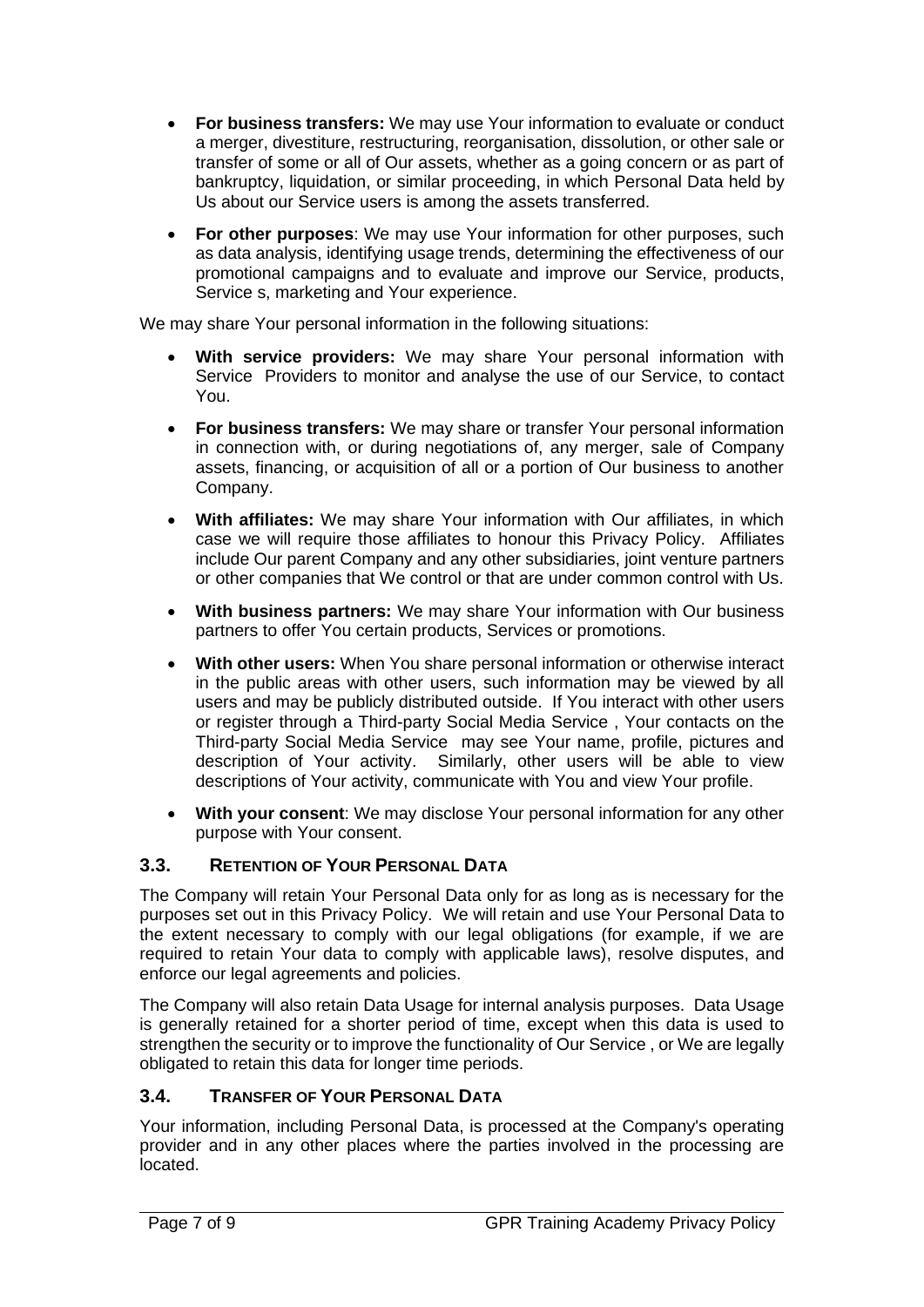Your consent to this Privacy Policy followed by Your submission of such information represents Your agreement to that transfer.

The Company will take all steps reasonably necessary to ensure that Your data is treated securely and in accordance with this Privacy Policy and no transfer of Your Personal Data will take place to an organisation or a country unless there are adequate controls in place including the security of Your data and other personal information.

# <span id="page-7-0"></span>**3.5. DISCLOSURE OF YOUR PERSONAL DATA**

## <span id="page-7-1"></span>**3.5.1. BUSINESS TRANSACTIONS**

If the Company is involved in a merger, acquisition or asset sale, Your Personal Data may be transferred. We will provide notice before Your Personal Data is transferred and becomes subject to a different Privacy Policy.

## <span id="page-7-2"></span>**3.5.2. LAW ENFORCEMENT**

Under certain circumstances, the Company may be required to disclose Your Personal Data if required to do so by law or in response to valid requests by public authorities (e.g. a court or a government agency).

## <span id="page-7-3"></span>**3.5.3. OTHER LEGAL REQUIREMENTS**

The Company may disclose Your Personal Data in the good faith belief that such action is necessary to:

- Comply with a legal obligation
- Protect and defend the rights or property of the Company
- Prevent or investigate possible wrongdoing in connection with the Service
- Protect the personal safety of Users of the Service or the public
- Protect against legal liability

## <span id="page-7-4"></span>**3.6. SECURITY OF YOUR PERSONAL DATA**

The security of Your Personal Data is important to Us, but remember that no method of transmission over the Internet, or method of electronic storage is 100% secure. While We strive to use commercially acceptable means to protect Your Personal Data, We cannot guarantee its absolute security.

## <span id="page-7-5"></span>**4. CHILDREN'S PRIVACY**

Our Service does not address anyone under the age of 18. We do not knowingly collect personally identifiable information from anyone under the age of 18. If You are a parent or guardian and You are aware that Your child has provided Us with Personal Data, please contact Us. If We become aware that We have collected Personal Data from anyone under the age of 18 without verification of parental consent, We take steps to remove that information from Our servers.

If We need to rely on consent as a legal basis for processing Your information and Your country requires consent from a parent, We may require Your parent's consent before We collect and use that information.

## <span id="page-7-6"></span>**5. LINKS TO OTHER WEBSITES**

Our Service may contain links to other websites that are not operated by Us. If You click on a third-party link, You will be directed to that third party's site. We strongly advise You to review the Privacy Policy of every site You visit.

We have no control over and assume no responsibility for the content, privacy policies or practices of any third-party sites or services.